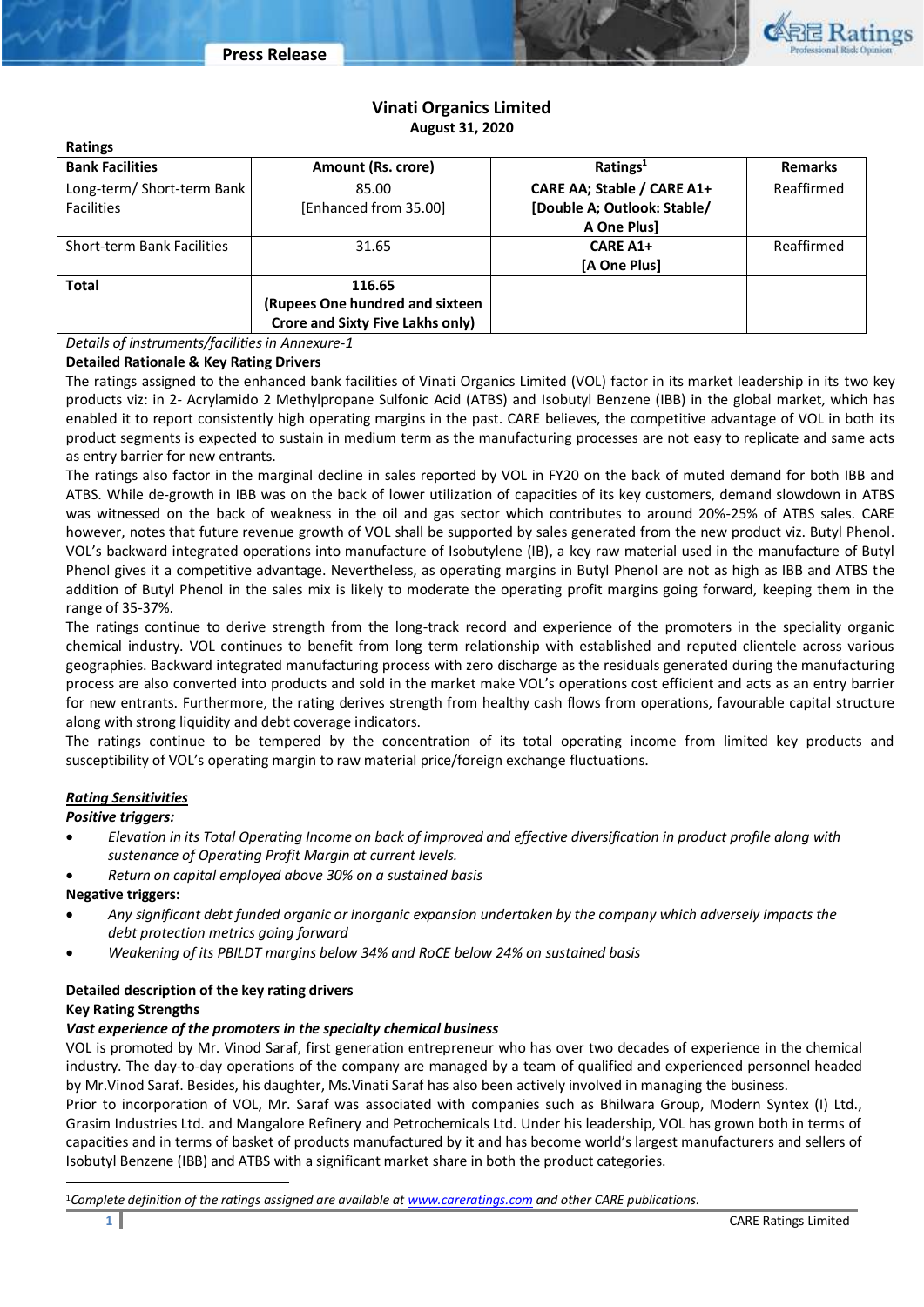## *Backward integrated manufacturing of ATBS; highly cost efficient and zero discharge manufacturing facilities*

VOL is the only backward integrated manufacturer of ATBS with its own Isobutylene (IB) manufacturing unit which makes its operations more cost efficient. Further, to improve the recovery rate from its inputs and also to manufacture in a clean and green manner with zero discharge, VOL uses the residuals generated during the manufacturing process to manufacture a new product and generates revenue from the same. Well integrated product portfolio has helped VOL to achieve high operational efficiencies and produce high quality products.

#### *Long established relationship with reputed clients with diversified presence in domestic and export markets*

VOL has been able to maintain long-term relationship with its clients over the years with its client list including reputed companies such as BASF Corporation, Mitsubishi Corporation, SNF, Dow Chemicals among others. VOL enters into long term supply contracts with its customers, for its two primary products IBB and ATBS. It is an export oriented company with ~70% - 74% of its revenues from exports. It supplies to around 40 countries across the world with majority exports to USA, Europe and China.

## *Comfortable gearing and coverage indicators on the back of absence of long term debt, low utilization of working capital limits and healthy cash flows from operations*

In order to increase its scale of operations and diversify its revenue base the company has been consistently adding capacities of its existing product lines as well as introducing new products. Healthy cash flows from operations have helped VOL fund its capex entirely from internal accruals thus, resulting in a healthy capital structure. During FY20, VOL reported cash flow from operations of Rs.352.90 crore in FY20 (P.Y. Rs.326.57 crore) and it had cash and cash equivalents (including liquid investments) of Rs. 278.46 crore which was substantially higher than Rs. 98.34 crore in the previous year.

#### **Key Rating Weaknesses**

## *Product concentrations risk owing to higher dependence on two of its key products although, the same is expected to reduce with the Butyl Phenol plant becoming operational*

Despite having a well-integrated product portfolio, VOL continues to derive majority of its revenues from its key products i.e. IBB and ATBS. During FY20, VOL derived around 74% of its total revenues from these two products put together. Nonetheless, with, the introduction of Butyl Phenol in the product mix from Q4FY20, CARE believes that the product concentration is expected to reduce going forward.

VOL successfully completed the capex towards setting up of 35,000 MTPA of Butyl Phenol plant in Q4FY20 and has started supplying to both domestic and export markets. Butyl phenol is manufactured by a combination of phenol and isobutylene (IB) and VOL's backward integration into manufacturing of IB provides it an added advantage. Going forward, CARE expects Butyl Phenol to be the primary growth for the company.

## *Exposure to raw material volatility and foreign currency fluctuations mitigated to an extent by cost plus mark-up formulae of pricing followed by VOL*

Crude derivatives such as toluene, propylene, acrylonitrile and methyl tert butyl ether are the key raw materials required in the manufacturing process of IBB and ATBS. The company procures toluene from Reliance Industries Limited (RIL) (CARE AAA; Stable/ CARE A1+ as on July 7, 2020) and local traders whereas propylene is sourced from local refineries like Bharat Petroleum Corporation Limited (BPCL) (rated CARE AAA; Under watch with developing implications/ CARE A1+ as on August 19, 2020). The pricing terms are based on the base prices of toluene and propylene which are published by Platts (leading global provider of energy and metals information). VOL enters into annual contract with RIL for its requirement; by virtue of it the company gets assured supply of material. VOL follows a cost plus margin formula for pricing of its products and as such is able to pass on raw material price increase to its customers.

Being a net exporter the company is exposed to foreign exchange fluctuation risk. The company has natural hedge up-to the extent of imports. However, as the company does not hedge its foreign currency exposure, it remains exposed to any adverse movement in the foreign exchange. As on March 31, 2020, the company had net USD exposure of Rs.87.90 crore (P.Y:Rs. 153.75 crore) and net Euro exposure of Rs.9.55 crore (P.Y: Rs. 11.16 crore).

### *Liquidity: Strong*

Liquidity of VOL is marked by healthy cash accruals from operations against no long term debt repayment. Additionally, the presence of unencumbered cash and investments balance of Rs. 278.46 crore provides support to the company's liquidity position. Further, VOL has been regularly reporting healthy cash flow from operations and the same stood at Rs. 415.93 crore during FY20. With a negligible overall gearing, VOL has sufficient headroom to raise additional debt for its capex. The utilization of its fund based working capital limits remained less than 4% over the trailing twelve months ended July 2020. Accordingly, its unutilized bank lines are more than adequate to meet its incremental working capital needs over the next one year. Its current ratio was also very strong at 7.14 times as on March 31, 2020. Also, the company has not availed any moratorium on its debt obligations, the option for which was available to it as per RBI's Covid-19 relief package.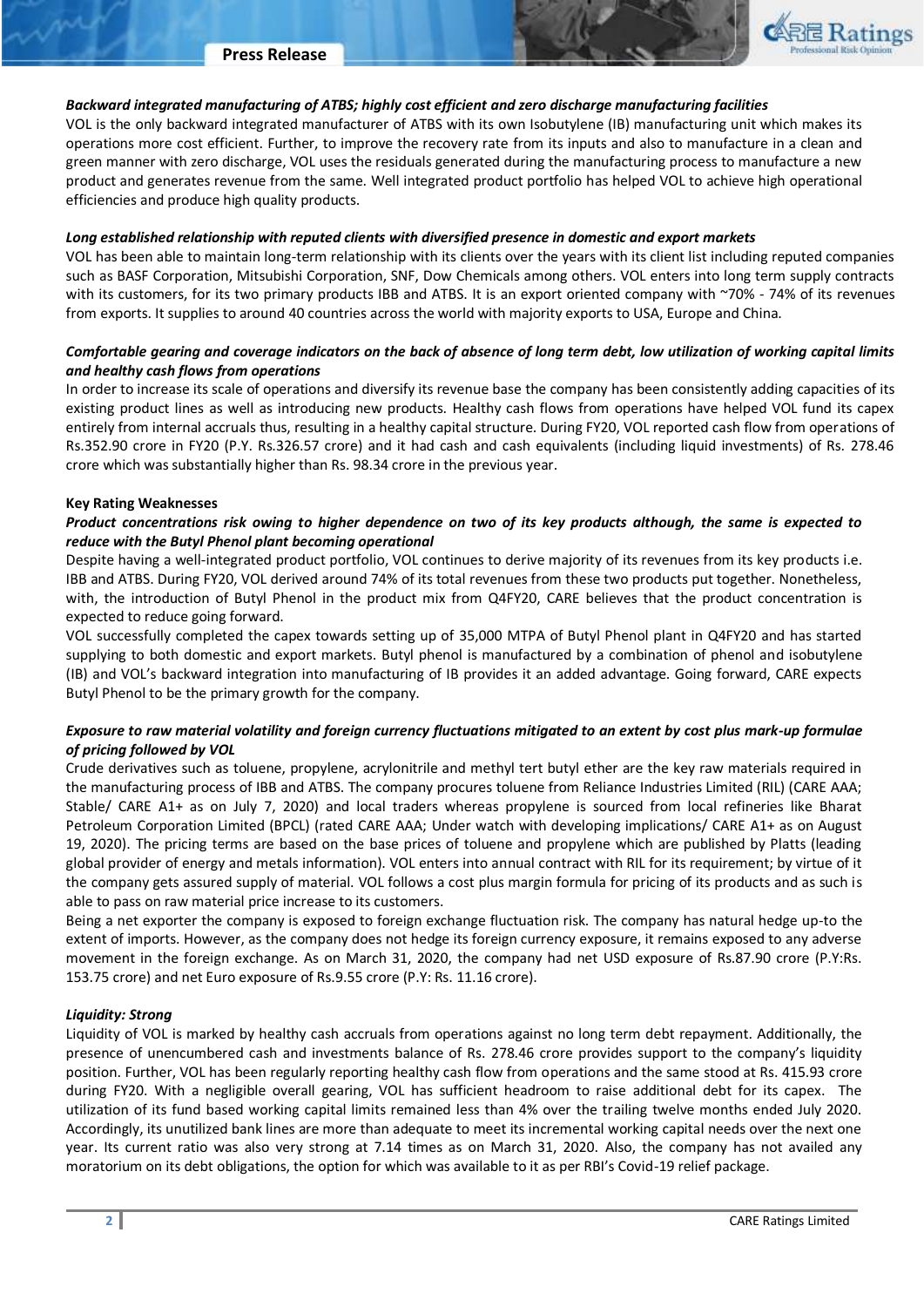

#### **Analytical approach: Standalone**

#### **Applicable Criteria:**

**[Criteria on assigning Outlook and Credit Watch to Credit Ratings](https://www.careratings.com/pdf/resources/Rating%20Outlook%20and%20credit%20watch%20_30May%202020.pdf) [CARE's Policy on Default Recognition](https://www.careratings.com/pdf/resources/CARE) [Criteria for Short Term Instruments](https://www.careratings.com/upload/NewsFiles/GetRated/Short%20Term%20Instruments%20_Mar%202020.pdf) [Rating Methodology-Manufacturing Companies](https://www.careratings.com/upload/NewsFiles/GetRated/Rating%20Methodology%20-%20Manufacturing%20Companies_16Sept2019.pdf) Financial ratios – [Non-Financial Sector](https://www.careratings.com/pdf/resources/Financial%20ratios%20-%20Non%20Financial%20Sector-Sept2019.pdf) [Rating Methodology: Consolidation & Factoring Linkages in Ratings](https://www.careratings.com/upload/NewsFiles/GetRated/Rating%20Methodology%20-%20Consolidation%20&%20Factoring%20Linkages%20in%20Ratings-Oct-19.pdf) [CARE's policy on curing period](https://www.careratings.com/pdf/resources/CARE)**

#### **About the Company**

Incorporated in 1989, VOL is one of India's leading manufacturers and exporters of specialty organic intermediaries, monomers, and polymers. VOL is one of the world's leading manufacturer of isobutyl benzene (IBB) and 2-Acrylamido 2- Methylpropane Sulfonic Acid (ATBS) with existing manufacturing capacity of 25,000 TPA and 26,000 TPA respectively. IBB finds application in manufacturing of Ibuprofen (a non-steroidal anti-inflammatory drug) while ATBS is a specialty monomer which finds multiple applications in operations, such as industrial water treatment, oil field recovery, construction chemicals, hydrogels for medical applications, personal care products, emulsion polymers, detergents, textile print pastes, adhesives and sealants, thickeners and paper coatings. In an effort towards backward integration, VOL manufactures Isobutylene (IB), one of the key components used in manufacturing ATBS. Besides, VOL also manufactures Normal Butylbenzene (NBB), Hexenes, N-Tertiary Butyl Acrylamide (TBA), high purity methyl tertiary butyl amine (HP-MTBE) and other industrial monomers on a small scale. Moreover, the company also manufacturers Tertiary Butyl Amine (TB-Amine), Tertiary Butyl Benzoic Acid (PTBBA) and a couple of customized products.

**Covenants of rated instrument / facility:** *Detailed explanation of covenants of the rated instruments/facilities is given in Annexure-3*

| <b>Brief Financials (Rs. crore)</b> | FY19(A)  | <b>FY20 (A)</b> | Q1FY21 (UA)# |
|-------------------------------------|----------|-----------------|--------------|
| Total operating income              | 1,156.85 | 1.065.22        | 240.17       |
| PBILDT                              | 453.93   | 451.23          | 105.78       |
| <b>PAT</b>                          | 282.49   | 333.82          | 72.30        |
| Overall gearing (times)             | 0.01     | 0.00            | NA.          |
| Interest coverage (times)           | 208.40   | 221.62          | <b>NA</b>    |

*\*A: Audited; # As published on the exchanges* 

**Status of non-cooperation with previous CRA: Not Applicable** 

**Any other information:** Mr. Adesh Kumar Gupta, Independent Director on the board of CARE Ratings Limited (CARE), is also Independent Director on board of Vinati Organics Limited. Mr. Gupta is not a part of CARE's rating operations and does not participate in the rating process. The rating notes are also not sent to him.

**Rating History for last three years:** Please refer Annexure-2

### **Annexure -1: Details of Instruments/ Facilities**

| Name of the<br><b>Instrument</b> | <b>ISIN</b> | Date of<br><b>Issuance</b> | <b>Coupon</b><br>Rate | <b>Maturity</b><br>Date | Size of the<br><b>Issue</b><br>(Rs. crore) | <b>Rating assigned along</b><br>with Rating Outlook |
|----------------------------------|-------------|----------------------------|-----------------------|-------------------------|--------------------------------------------|-----------------------------------------------------|
| Non-fund-based - ST-BG/LC        |             |                            |                       |                         | 31.65                                      | CARE A1+                                            |
| Fund-based - LT/ ST-             |             |                            |                       |                         | 85.00                                      | CARE AA; Stable / CARE                              |
| CC/PC/Bill Discounting           |             |                            |                       |                         |                                            | $A1+$                                               |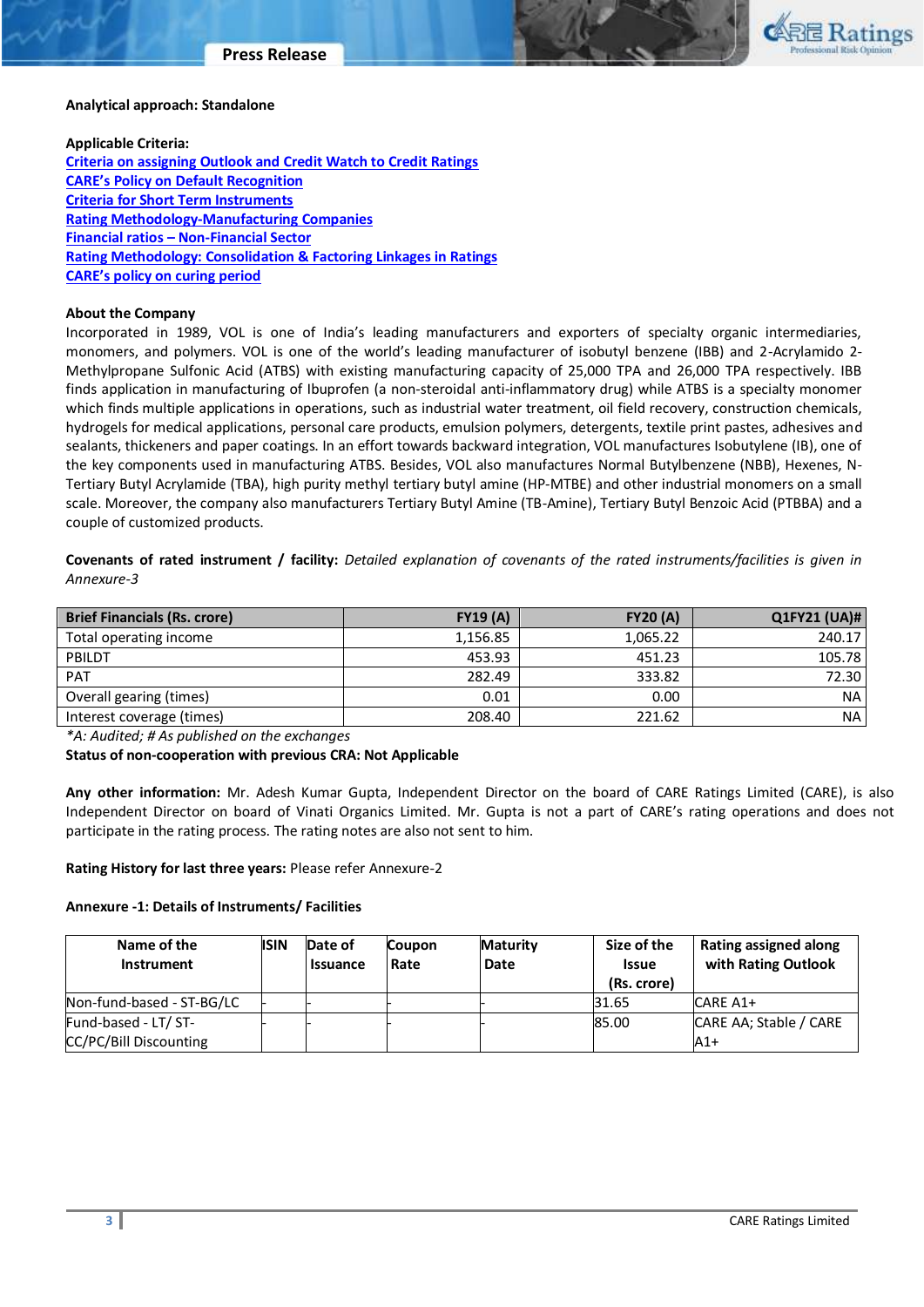

## **Annexure -2: Rating History of last three years**

| Sr. No.          | Name of the                                       | <b>Current Ratings</b> |                                                    |                                  | <b>Rating history</b>                              |                                                      |                                                     |                                                       |
|------------------|---------------------------------------------------|------------------------|----------------------------------------------------|----------------------------------|----------------------------------------------------|------------------------------------------------------|-----------------------------------------------------|-------------------------------------------------------|
|                  | Instrument/Bank<br><b>Facilities</b>              | <b>Type</b>            | <b>Amount</b><br><b>Outstanding</b><br>(Rs. crore) | Rating                           | Date(s) &<br>Rating(s)<br>assigned in<br>2020-2021 | Date(s) &<br>Rating(s)<br>assigned in<br>2019-2020   | Date(s) &<br>Rating(s)<br>assigned in<br>2018-2019  | Date(s) &<br>Rating(s)<br>assigned in<br>2017-2018    |
| $\overline{1}$ . | Term Loan-Long<br>Term                            | LT                     |                                                    |                                  |                                                    |                                                      |                                                     | 1)Withdrawn<br>(10-Jul-17)                            |
| $\overline{2}$ . | Non-fund-based -<br>ST-BG/LC                      | <b>ST</b>              | 31.65                                              | CARE A1+                         |                                                    | $1)$ CARE A1+<br>(09-Aug-19)                         | $1)$ CARE A1+<br>(06-Jul-18)                        | $1)$ CARE A1+<br>(10-Jul-17)                          |
| lз.              | Fund-based - LT/ ST-<br>CC/PC/Bill<br>Discounting | LT/ST                  | 85.00                                              | CARE AA;<br>Stable /<br>CARE A1+ |                                                    | 1) CARE AA;<br>Stable / CARE<br>$A1+$<br>(09-Aug-19) | 1) CARE AA-;<br>Stable /<br>CARE A1+<br>(06-Jul-18) | 1) CARE AA-;<br>Stable / CARE<br>$A1+$<br>(10-Jul-17) |
| 4.               | Fund-based/Non-<br>fund-based-LT/ST               | LT/ST                  |                                                    |                                  |                                                    | 1) CARE AA;<br>Stable / CARE<br>A1+<br>(09-Aug-19)   | 1) CARE AA-;<br>Stable /<br>CARE A1+<br>(06-Jul-18) | 1) CARE AA-;<br>Stable / CARE<br>$A1+$<br>(10-Jul-17) |

## **Annexure 3 Detailed explanation of covenants of the rated instruments/facilities: Not available**

### **Annexure 4: Complexity level of various instruments rated for this company**

| Sr. No.      | Name of the Instrument                     | <b>Complexity Level</b> |
|--------------|--------------------------------------------|-------------------------|
| 11.          | Fund-based - LT/ ST-CC/PC/Bill Discounting | Simple                  |
| $\mathsf{D}$ | Non-fund-based - ST-BG/LC                  | Simple                  |

*Note on complexity levels of the rated instrument: CARE has classified instruments rated by it on the basis of complexity. This classification is available at www.careratings.com. Investors/market intermediaries/regulators or others are welcome to write to care@careratings.com for any clarifications.*